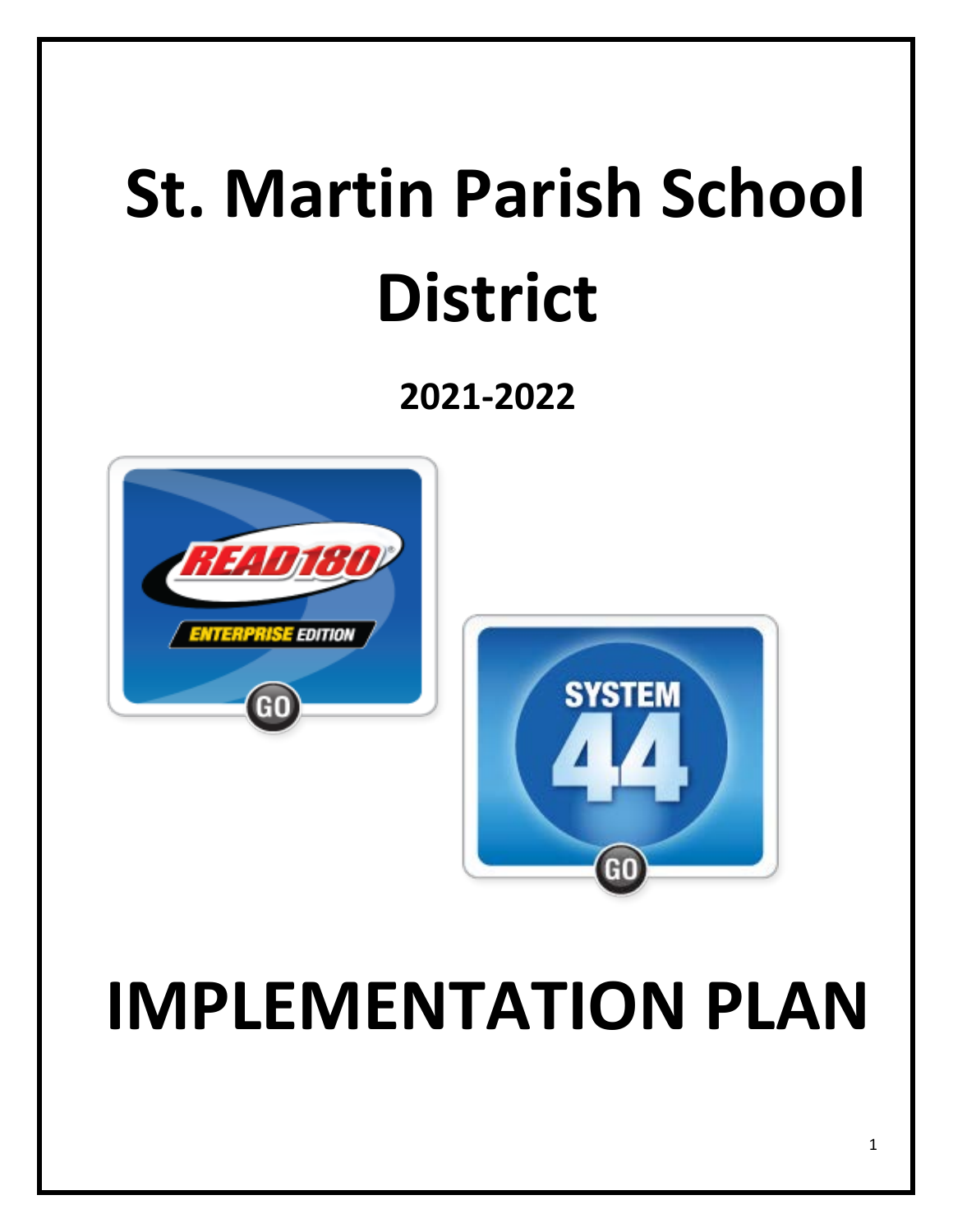## **Table of Contents**

| Read 180/System 44 Implementation                 | Pages 3-4   |
|---------------------------------------------------|-------------|
| Read180/System 44 Personnel Contact               | Page 5      |
| <b>Formal Assessments</b>                         | Pages 6-8   |
| <b>Informal Assessments</b>                       | Page 8      |
| Entry & Exit Criteria                             | Page 9      |
| <b>Professional Development</b>                   | Page 10     |
| Scholastic Achievement Manager (SAM) Reports      | Pages 11-13 |
| <b>Scholastic Reading Inventory Lexile Levels</b> | Pages 14    |
| <b>Record Keeping Forms</b>                       |             |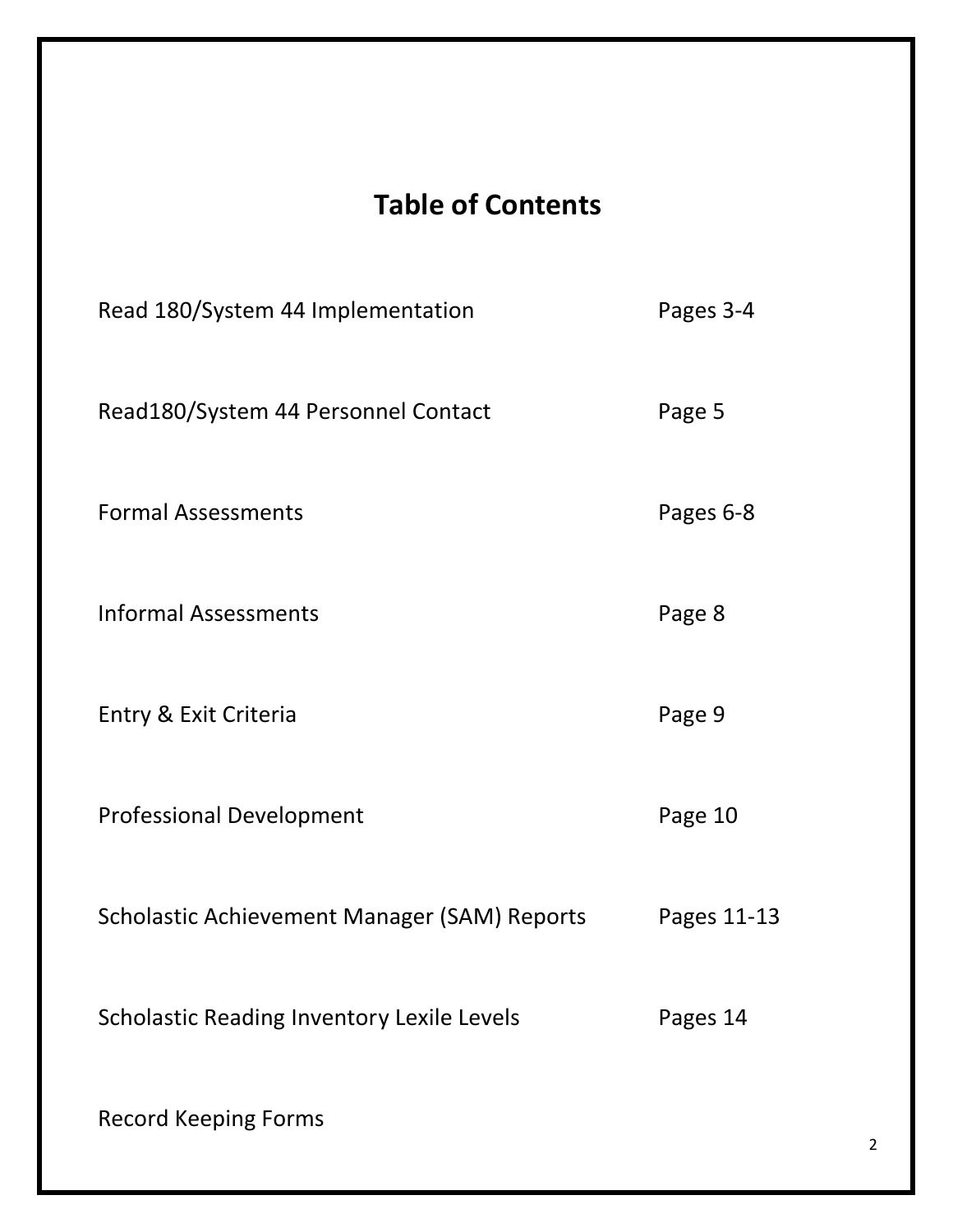#### **READ 180/SYSTEM 44 PROGRAM IMPLEMENTATION OVERVIEW**

#### **READ 180 Instructional Model:**

Read 180 is a comprehensive intervention program designed to meet the needs of students who are reading below grade level. It is a program based upon scientific research with proven results. Read 180 provides intense reading, writing, and vocabulary instruction with a tiered Intervention school-wide process (RtI). The program utilizes Topic Software which allows the student to learn at the level, and provides the teacher with specific data in order to drive instruction. Read 180 provides various and specific ongoing assessments in each component of the program allowing the teacher to provide immediate differentiated instruction in order to meet each student's needs.

Read 180 is based on a 90 minute instructional model. The students first receive 20 minutes of Whole Group Instruction. During this time, instruction is provided in the areas of reading, writing, and vocabulary. These lessons may come from the teacher's manual/rBook, or they may be intervention lessons in order to meet the needs of students.

During the next 60 minutes of READ 180, students break into three small-group rotations. Each student rotates through all three stations, spending 20 minutes at each. The three stations include Small-Group Instruction, Modeled and Independent Reading, and Instructional Software.

- Small-Group Instruction: During this rotation, a small group of students work with the teacher to reinforce or practice reading and writing skills.
- Instructional Software: Students use the READ 180 Topic Software to independently practice reading, reading comprehension, vocabulary, and spelling skills.
- Modeled and Independent Reading: Students read and respond to literature on their individual reading levels. During this time, they will build fluency and strengthen reading comprehension skills.

The final ten minutes of the lesson is a Whole-Group Wrap-Up. This final session allows for daily reflection, skill reinforcement, and group sharing.

#### **SYSTEM 44 Instructional Model:**

System 44 is a phonics intervention and foundational reading program designed for the most challenged struggling readers. System 44 helps students understand that the English language is a finite system of 44 sounds and 26 letters that can be mastered. System 44 combines research-based phonics instruction for older students with a technology component that engages students in age-appropriate fiction and non-fiction. System 44 provides various and specific ongoing assessments in each component of the program allowing the teacher to provide immediate differentiated instruction in order to meet each student's needs. Students who are reading below the Advanced Decoding level should be placed into the System 44 program.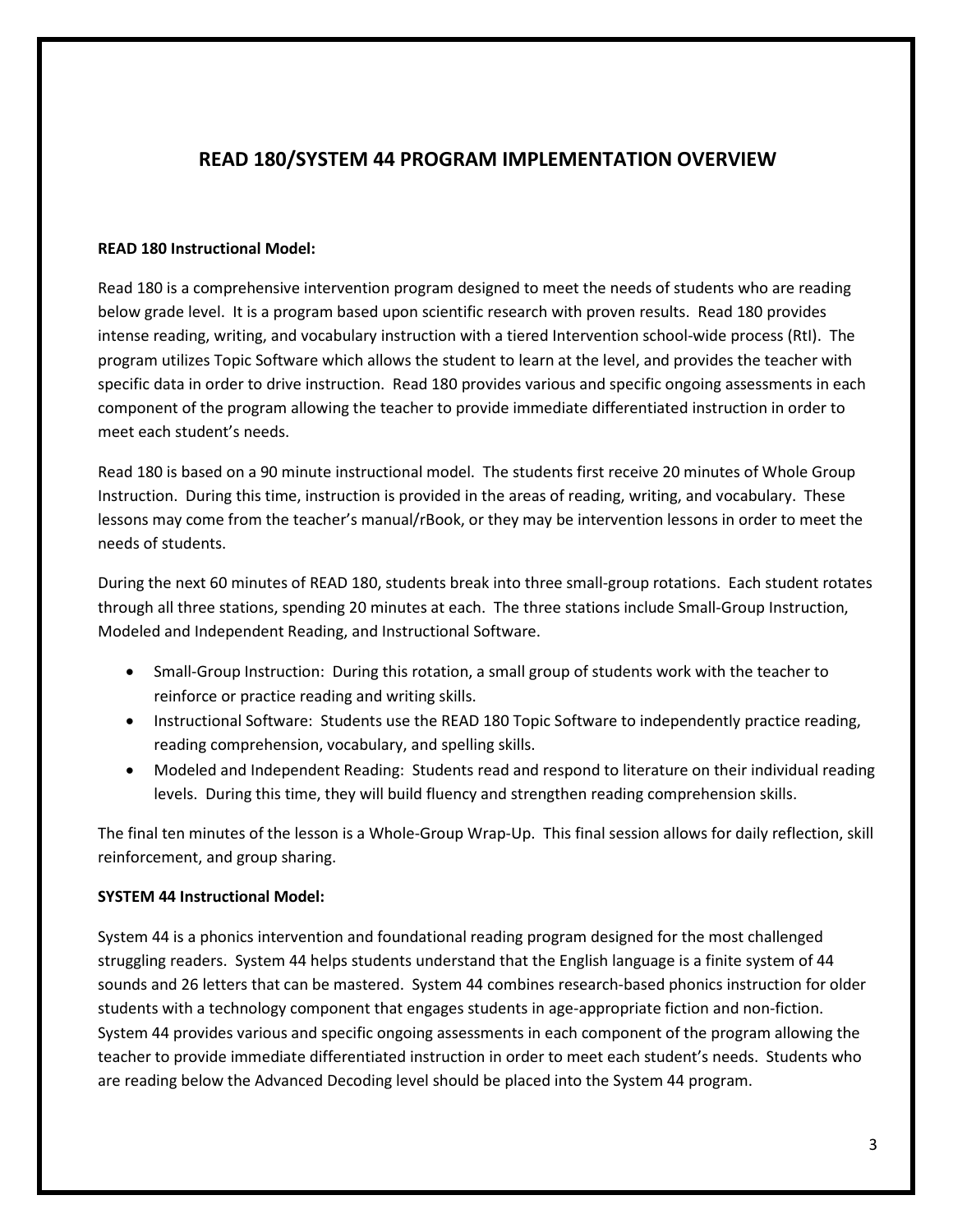System 44 is based on a 90 minute instructional model, with students spending a minimum of twenty minutes on the software and modeled/independent reading.

In the 90 minute instructional model, the class begins with a twenty minute Whole Group Instruction in which the teacher leads a warm-up activity to engage students and build phonemic awareness and phonics skills.

After the introduction, students split into three groups, remaining for twenty minutes in each group; one group rotates to the System 44 instructional software, the second group works with the teacher in small-group instruction, and the third group works on modeled and independent reading practice.

- Small-Group Instruction: During this rotation, a small group of students work with the teachers to reinforce or practice skills.
- Instructional Software: Students use the System 44 software to independently practice intensive, individualized skills practice.
- Modeled and Independent Reading: Students read and respond to literature on their individual reading levels. During this time, they will build fluency and strengthen reading and comprehension skills.

The final ten minutes of the lesson is a Whole-Group Wrap-Up. The final session allows for daily reflection, skill reinforcement, and group sharing.

\*\*\* However, St. Martin Parish School District utilizes different implementations styles of READ 180 and SYSTEM 44 to meet the need of each individual school.

\*\*\* **SYSTEM 44 NG INTERVENTION CLASSES FOR SPECIAL EDUCATION STUDENTS WILL BE TAUGHT BY SPECIAL EDUCATIONS TEACHERS ONLY.**

**\*\*\*Special Education students (1508) whose Lexile level on the SRI places them into READ 180, will be scheduled into the regular READ 180 intervention class.**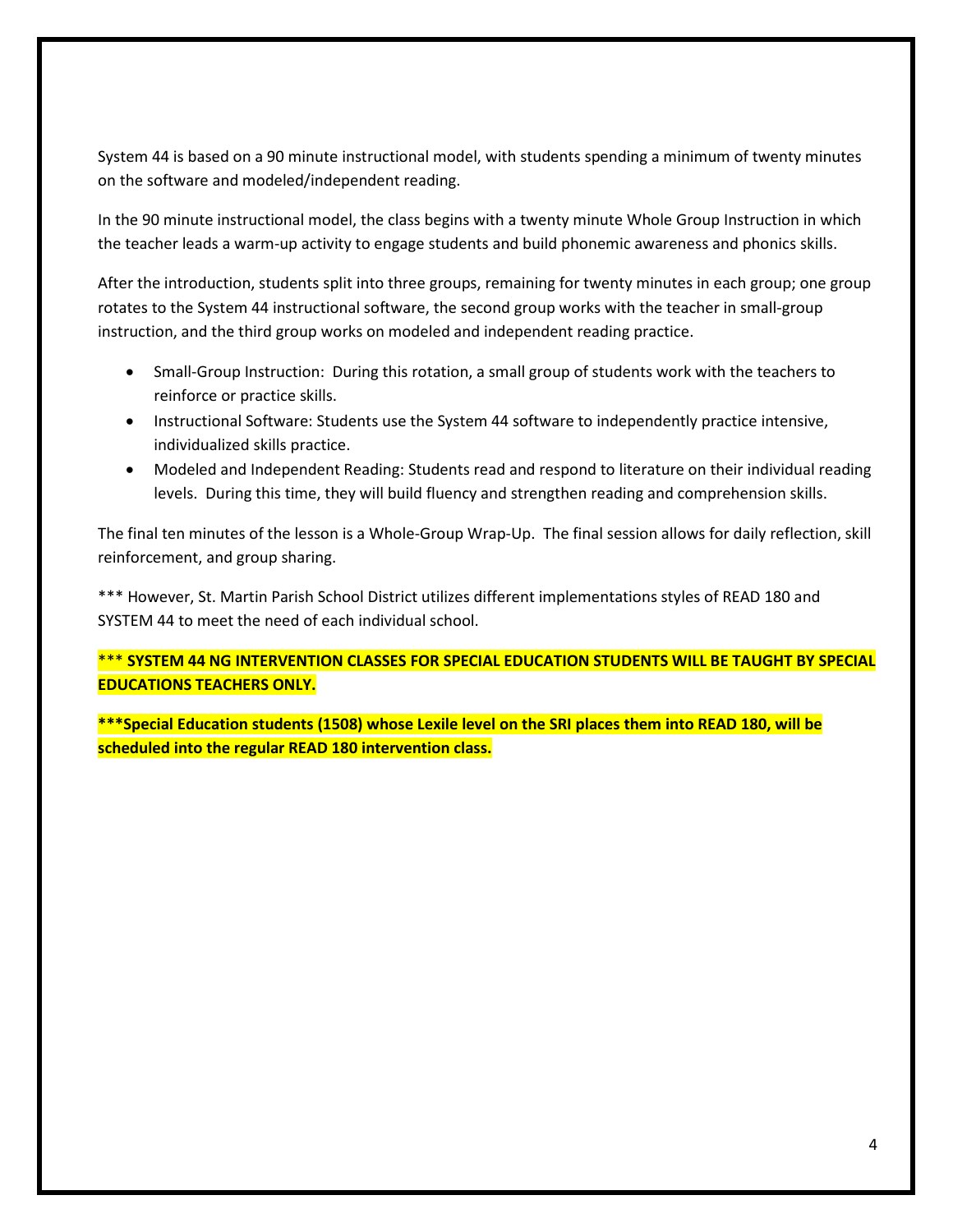#### **READ 180/SYSTEM 44 CONTACT PERSONNEL**

The implementation of READ 180/SYSTEM 44 is fully supported by the superintendent, curriculum director, federal programs director and special services supervisor of the St. Martin Parish School District. READ 180/SYSTEM 44 implementation is led by the office of Curriculum and Instruction under the direction of Dr. Gail Dalcourt. With a supplemental resource, the office of Federal Program assists with the implementation process led under the direction of Pamela Jordan. All district level READ 180/SYSTEM 44 activities are coordinated by Pamela Jordan (R180) and Dr. Shirley Thibodeaux (S44), Supervisor of Special Services, who work directly with all READ 180/ SYSTEM 44 teachers and the Scholastic Program Manager to provide classroom support on an ongoing basis. The St. Martin Parish School District Office of Technology is an integral part of the READ 180/SYSTEM 44 Implementation. Kellie LeBlanc, Virtual School Supervisor oversees student licensing, software and hardware related issues.

#### **Contact Information:**

| Pamela Jordan, Federal Programs Director<br>Read 180 NG and System 44 Contact<br>Office Phone Number: (337) 909-2834 | Dr. Gail Dalcourt, Curriculum and Instruction Director<br>Office Phone Number: (337) 909-2807<br>Email: gail_dalcourt@saintmartinschools.org |
|----------------------------------------------------------------------------------------------------------------------|----------------------------------------------------------------------------------------------------------------------------------------------|
| Email: pamela jordan@saintmartinschools.org                                                                          |                                                                                                                                              |
|                                                                                                                      |                                                                                                                                              |
| Dr. Shirley Thibodeaux, 6 <sup>th</sup> -8 <sup>th</sup> Special Services                                            | TBA, Student and Teacher Licensing/Virtual School                                                                                            |
| System 44 NG Contact                                                                                                 | Supervisor                                                                                                                                   |
| Supervisor                                                                                                           | Read180 and System 44 NG Technology Contact                                                                                                  |
| Office Phone Number: (33) 909-2894                                                                                   | Office Phone Number: (337) 909-2851                                                                                                          |
| Shirley thibodeaux@saintmartinschools.org                                                                            | Email: @saintmartinschools.org                                                                                                               |
|                                                                                                                      |                                                                                                                                              |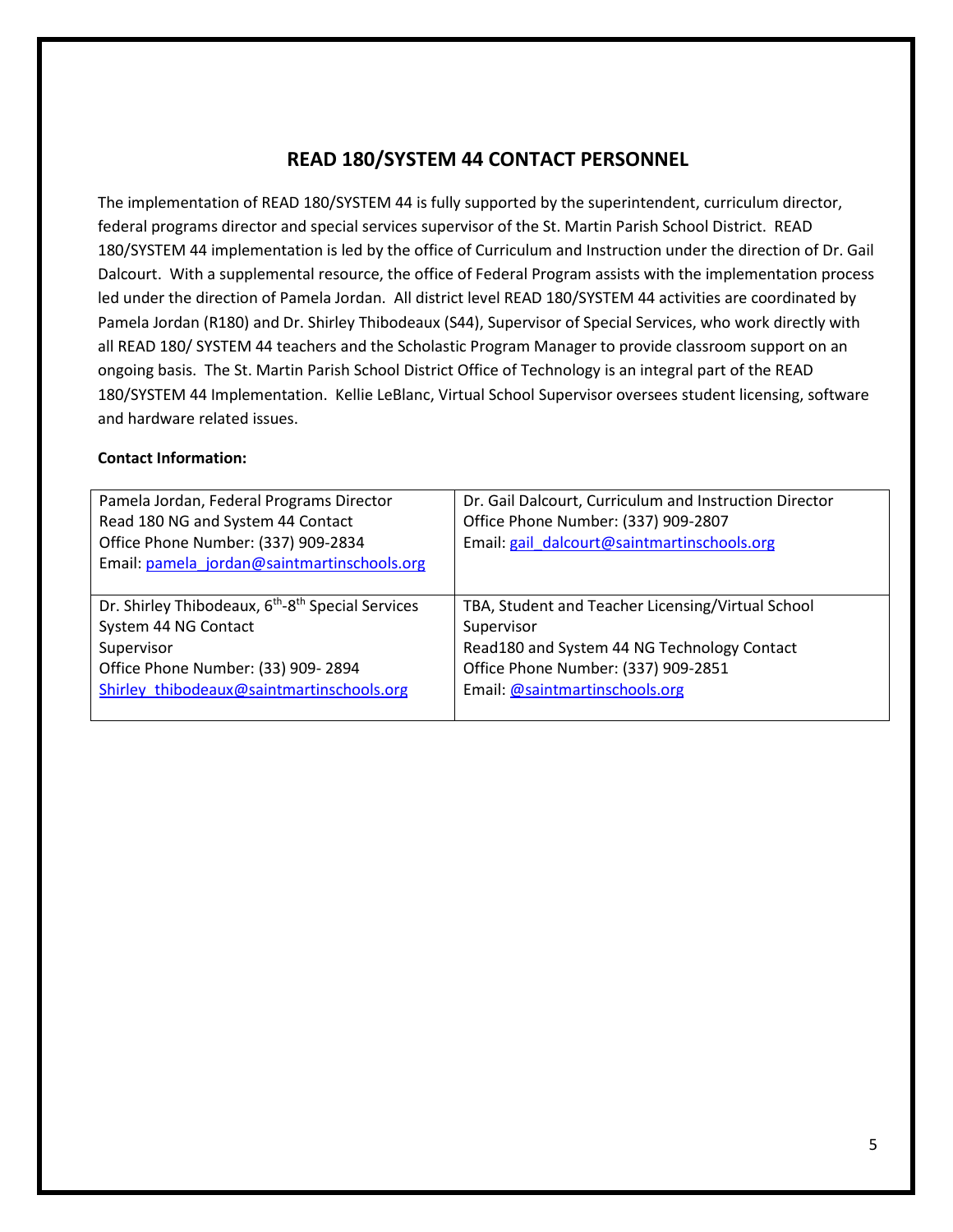#### **Formal Assessments**

#### **SRI Scholastic Reading Inventory:**

SRI is an adaptive computer test that assesses reading comprehension. As a student takes the test, the program "adapts" to the student's ability, adjusting the level of each question to arrive at an accurate Lexile score. The Lexile score determines the reading ability of the student and allows the teacher and student to monitor reading growth throughout the school year.

SRI test items do not require prior knowledge of ideas outside the message, do not test on vocabulary taken out of context, and do not require formal logic. SRI derives its question bank form authentic passages of literature that students encounter both in and out of school. Test items are drawn from a variety of content areas.

In SRI, student scores are more cumulative than they are discrete. The starting point for each subsequent test is determined by the student's previous performance. Therefore, the first test is key, and the accuracy of the first test must be ensured. **However, if a student SRI score is a -60 or above from the previous assessment then a retest must be administered within a week span. After retest, if the student's score is higher than the SRI given previously then the teacher must remove the assessment score and record the new score.** 

The SRI given at the beginning of the school year is used to place each student in the appropriate READ 180 level, or whether the SPI is required. The results are also used to form initial groups of small-group rotations.

#### **SPI Scholastic Phonics Inventory:**

A student in grades 4-5 who scores below a 400 lexile, or in grades 6-8 with a lexile of below 600, will be administered the SPI to determine if placement in System 44 is appropriate. **Students whose performance is below Advanced Decoder should be placed into the System 44 Program (**See chart on page 14).

The SRI/SPI is administered approximately **three times** a year for monitoring student progress, as the chart below illustrates:

| <b>Initial SRI/SPI</b> | <b>Student Rosters MUST</b>                                   | <b>Midyear SRI/SPI</b>                   | <b>End of Year SRI/SPI</b>                      |
|------------------------|---------------------------------------------------------------|------------------------------------------|-------------------------------------------------|
| Assessment             | be finalized in SAM by<br>Assessment                          |                                          | Assessment                                      |
| August 16-31, 2021     | Tuesday, August 31,<br>January 3-14, 2022                     |                                          | May 2 - 13, 2022                                |
|                        | 2021                                                          |                                          | <b>SBLC review</b>                              |
| Set Student Goals      | (email Pamela Jordan<br>for license and roster<br>assistance) | Review student<br>progress and set goals | Print reports and keep<br>on file for next year |

#### **Student Rosters:**

READ 180 is an Intervention Program that is part of the District and School level RTI process. Students are placed into the READ 180 Intervention class based on data analysis from multiple sources, including but not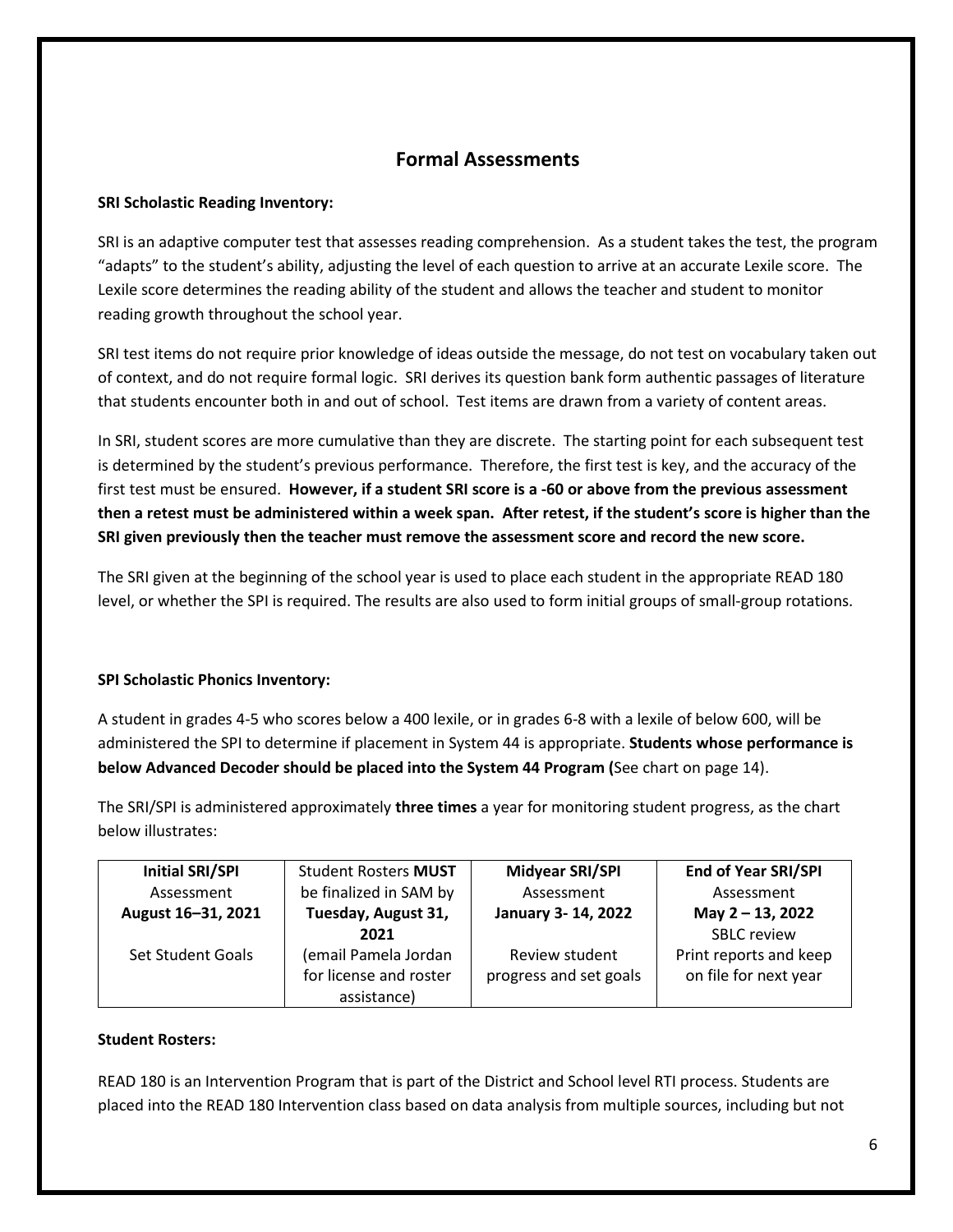limited to, LEAP2025 trend data labels in ELA of Unsatisfactory, Approaching Basic, or low Basic; Lexile scores BELOW two or more academic grade levels; LEAP 360 Diagnostic ELA data; IReady diagnostic data for ELA; grade retention history; RTI documentation; and other classroom or historical data to support placement into the intervention program. Students who scores below 400 or 600 (see above) on SRI must be administered an SPI. If they score in the System 44 Lexile level they should be considered for the RTI process and closely monitored through the SBLC process. Once students have taken SRI and/or SPI assessments (see schedule above), a final decision will be made as to appropriate placement for individual students. Students whose behavior interferes with student success in the program may be considered for other intervention programs. A student who's Lexile score is on-grade level MUST NOT be placed in the READ 180 program. Student progress will be closely monitored through a problem-solving and decision-making approach, as to whether the READ 180 program is the appropriate placement for student growth and progress. Once school rosters are finalized and approved by the school intervention team the final school roster is to be emailed to Kellie Leblanc or Pamela Jordan. Pame la Jordan and Kellie Leblanc is the CONTACT for student licensing and rosters. All requests must be emailed to her in a timely manner, with student Name and SID number. Pamela Jordan is the CONTACT for Read 180 programming and Dr. Shirley Thibodeaux is the CONTACT for System 44 programming. All rosters must be finalized by the first week in September. If a student enters after rosters are finalized please contact (email) Pamela Jordan or Kellie LeBlanc to assign a student to your roster. If you need assistance please email requests to the assigned supervisors.

#### **rSkills Tests**

Read 180 rSkills Tests are curriculum-based assessments that are aligned to the Read 180 rbook. Each test assesses students' ability to demonstrate an understanding of specific reading skills. The tests are designed to monitor content progress and support instruction. There are two forms of each test- one with below gradelevel comprehension passages and one with grade-level comprehension passages.

#### **Reading Count Quizzes**

Each time a student finishes reading a book independently, they log in to the Scholastic Reading Counts! Software and take a quiz about what they read. From there teachers can use the Scholastic Reading Counts! Scores to:

- Monitor independent reading progress over time
- Evaluate progress toward independent reading goals
- Ensure that students are reading books at appropriate level
- Track quiz success rates and words read
- Identify issues students may be having with quizzes
- Learn what books students may be having with quizzes
- Learn what books students enjoy reading
- Share students' progress with parents, and
- Celebrate reading growth and achievement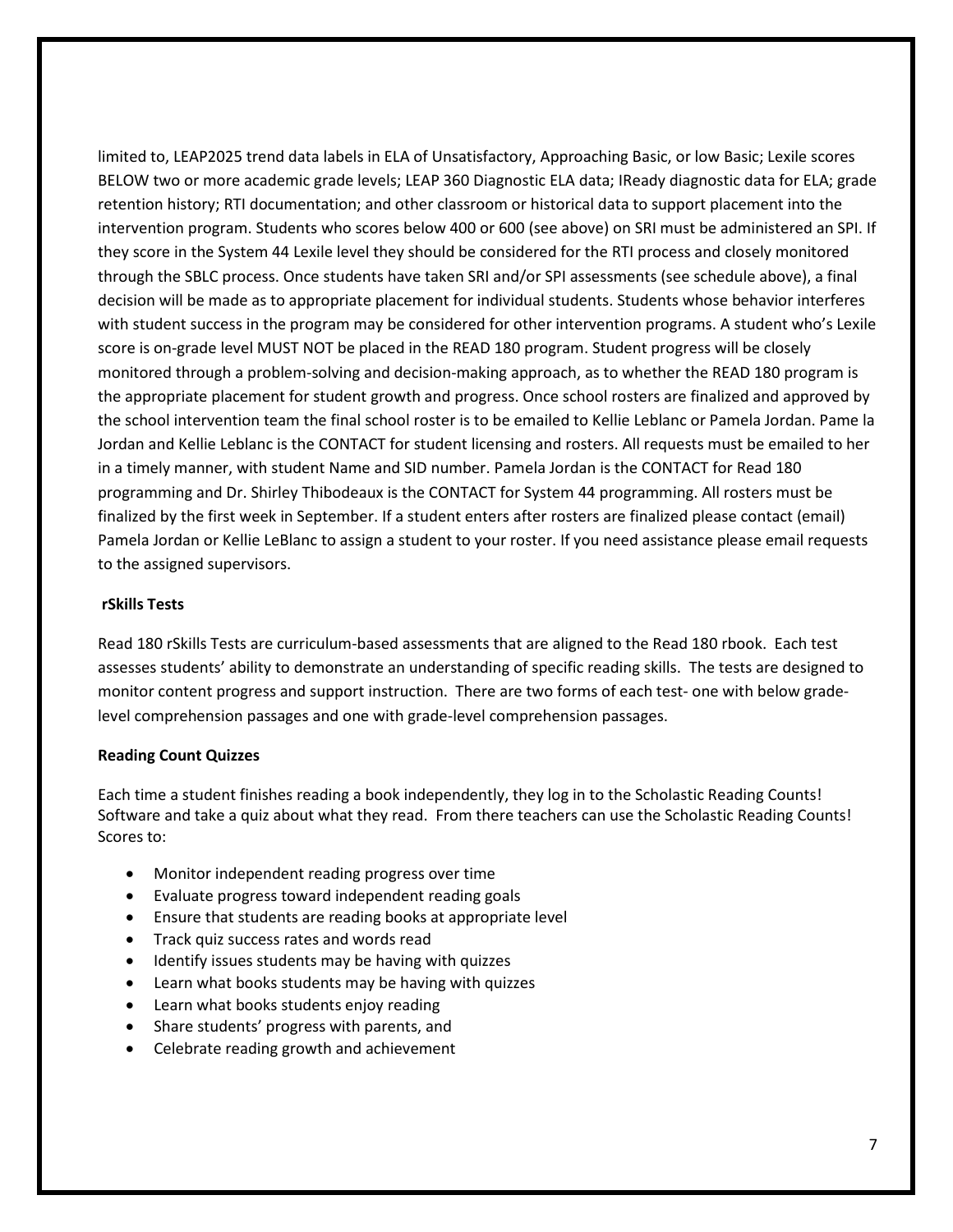#### **Workshop Wrap-Up**

At the end of each Workshop students take a Workshop assessment. There is a balance of questions, from literal to higher-level thinking, which assess student success with the targeted comprehension skills and vocabulary. Students also gain practice with open-ended responses that are commonly found on standardized tests.

#### **Informal Assessments**

Throughout the course of a Workshop there are many informal assessments which include:

- **Teacher observation**
- **Developmental checklists**
	- o These are checklists or surveys to note behavior during a learning task
- **Student Portfolios**
	- o A Read 180 portfolio is a collection of work and reports that reflect a student's progress and achievements. Suggested documents to include in student's portfolio are:
		- Read 180 Student Diagnostic Reports
		- **Topic Software Fluency Evaluations**
		- Read 180 Student Segment Status
		- SRI Student Progress Reports
		- rBook Writing Focus final drafts and Scoring Guides
		- **Reading Counts! Student Reading Reports**
- **Self-Evaluation**
	- o Self-evaluation with the use of a rubric can help students take an active role in their learning by encouraging them to reflect on their learning and think critically about their work.

#### • **Student Conferences**

- o Student conferences provide opportunities to track individual performance throughout the year and hear how students are experiencing the program. During conferences, some of the following points might be discussed:
	- Modeled and Independent Reading Progress
	- Reports about student's performance
	- **F** rBook Workshops
	- **Goal Setting**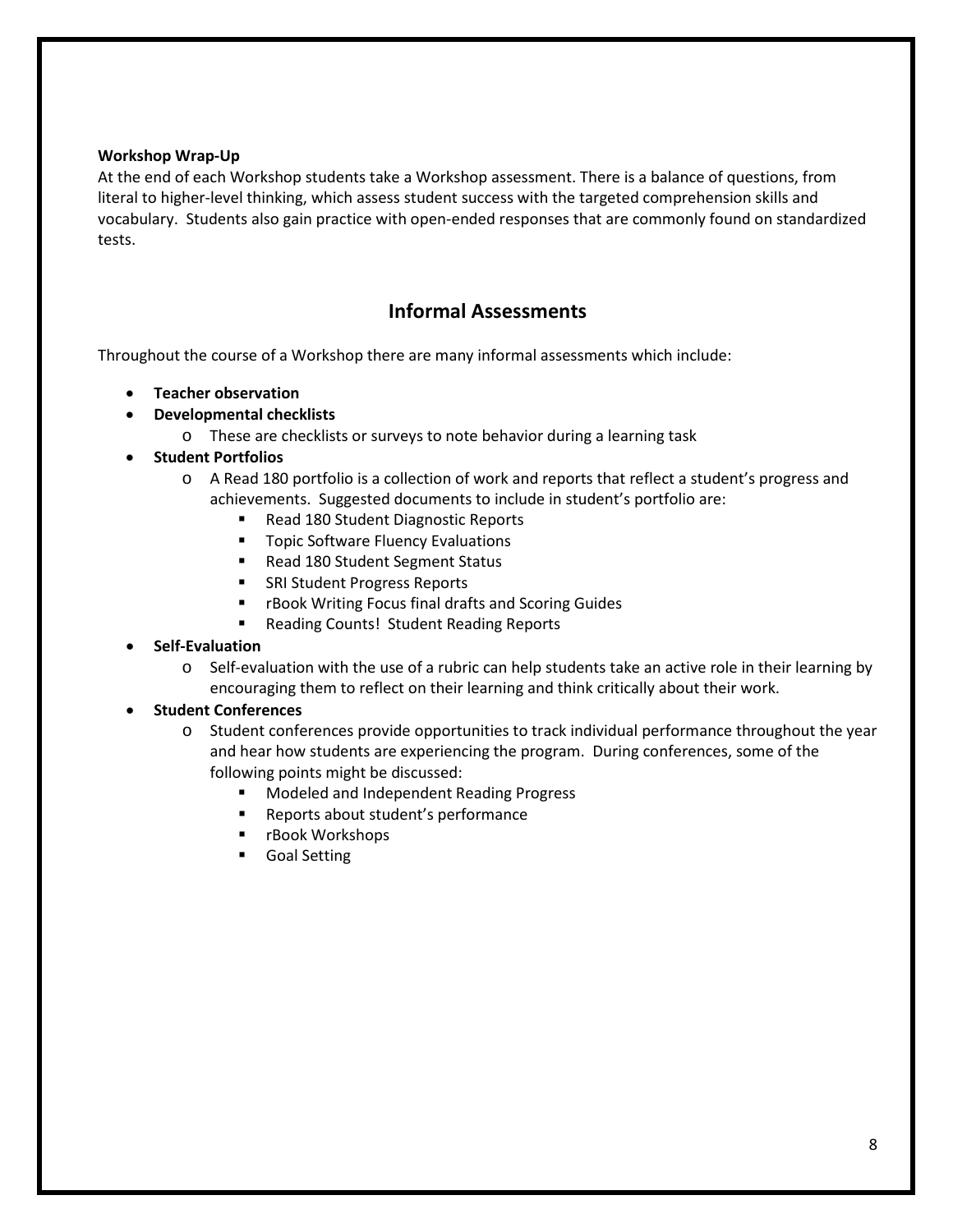#### **Entry and Exit Requirements**

#### **Entry**

There are many factors that should be considered when selecting students to be placed in a READ 180 classroom to ensure their success in the program. Factors that should be considered are:

- State assessment results indicate a student is reading below level and has historically scored in the non-proficient range on LEAP/iLEAP (Approaching Basic or Unsatisfactory in ELA).
- SRI/SPI Lexile level indicates that student is in need of a reading or phonics intervention.
- District benchmark and diagnostic data from LEAP360 and/or IReady shows student is consistently scoring significantly below grade level (two or more years behind peers)
- Teacher observation and assessment indicate that a student is reading below grade level and is in need of intervention
- A student's attendance record should be taken into consideration, as well. If a student is absently frequently, READ180/System 44 may not be an effective intervention.

#### **\*\*\* A STUDENT WITH SIGNIFICANT BEHAVIOR PROBLEMS WHO READS AT THE PROFICIENT LEVEL SHOULD NOT BE PLACED IN READ 180.**

#### **\*\*\* READ 180 IS AN INTERVENTION AND CAN NOT BE SUPPLEMENTED FOR A CORE READING/ELA COURSE.**

#### **Exit**

The following are factors that should be considered when assessing a students' readiness to move beyond the READ 180/SYSTEM 44 classroom:

- A student can successfully read at or near grade level based upon SRI scores, Lexile levels, and other assessments.
- A student consistently completes READ 180/System 44 Topic Software activities at 80% or higher.
- A student consistently passes Scholastic quizzes @ 80% or higher.
- A student writing shows significant improvement.
- Teacher observation of skills, motivation and attitude.
- EXIT CAN TAKE PLACE AT THE END OF EACH SEMESTER (DECEMBER/MAY) based on analysis of multiple sources of data.
- Students should not be placed into the READ 180 program based solely on scheduling convenience.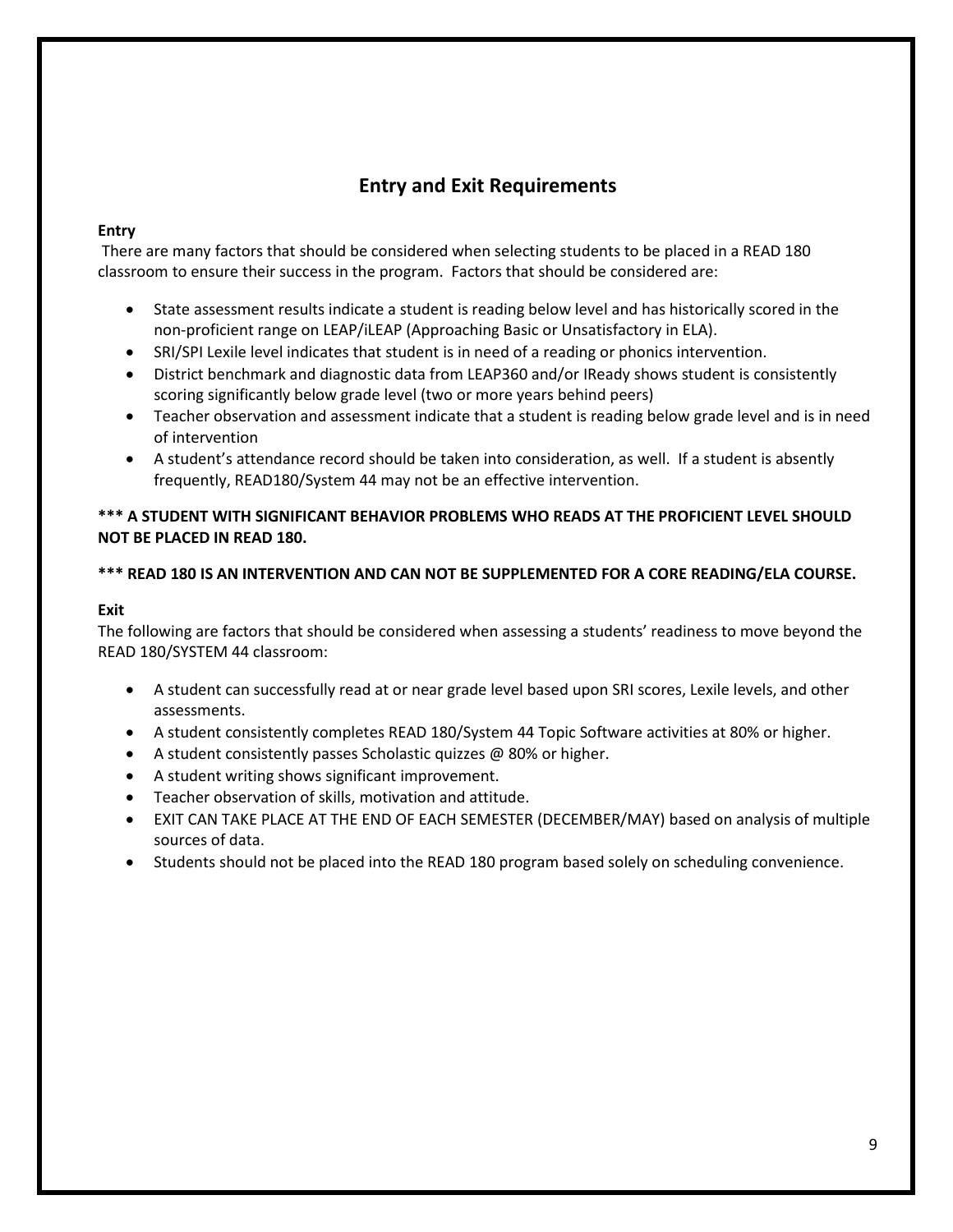#### **Professional Development**

Professional Development is a key component to successful implementation of READ 180/SYSTEM 44. The St. Martin Parish School District is committed to on-going, job-embedded professional development for all READ 180/SYSTEM 44 teachers. Scholastic consultants work collaboratively with READ 180/SYSTEM 44 teachers throughout the school year to enhance their repertoire of teaching skills and strategies.

The St. Martin Parish School District will utilize the following professional development model for READ 180/SYSTEM 44 for 2021-2022 school year:

- **Initial/Refresher PD Training** READ 180/SYSTEM 44 teachers will participate in training that provides them with all of the necessary materials and skills to begin their READ 180 and/or SYSTEM 44 teaching via virtual. **These trainings are mandatory for all R180/S44 teachers and paraprofessionals (based on elective vs intervention).**
- **Classroom Visits** Scholastic consultants work directly with individual READ 180 teachers/paraprofessionals in the classroom, on an as needed basis, depending on availability. During classroom support visit the consultant models best practices in READ 180/SYSTEM 44 instruction, teaches alongside the teacher, monitors the students use of the Instructional Software and Independent Reading Stations, reviews current student data with the teacher, and conducts pre and post conferences with the teacher to provide feedback and individualized professional development. In order to benefit from the scheduled coaching visits school administrators should assist the teacher by providing classroom assistance while the Coach is on campus. The READ180 teacher is responsible for informing the administrator in a timely manner so that arrangements can be made.
- **Teacher Cadre Meetings** All READ 180/SYSTEM 44 teachers will participate in district meetings (via virtual) for follow up information and support. Meeting topics are determined by classroom support visits and the needs of the teachers. The teacher cadre meetings will provide teachers with on-going professional development and opportunities to share ideas with other READ 180/SYSTEM 44 teachers within the district.
- **Administrative Training** READ 180/SYSTEM 44 Principals may participate in professional development. Typically the focus of these trainings is to review district and school READ 180/SYSTEM 44 data.
- **District usage and updates**: District level meetings will be scheduled with HM READ representatives to review district and school data.

\*\*\*Principal and/or designee is encouraged to attend PD and participate in the classroom support visits.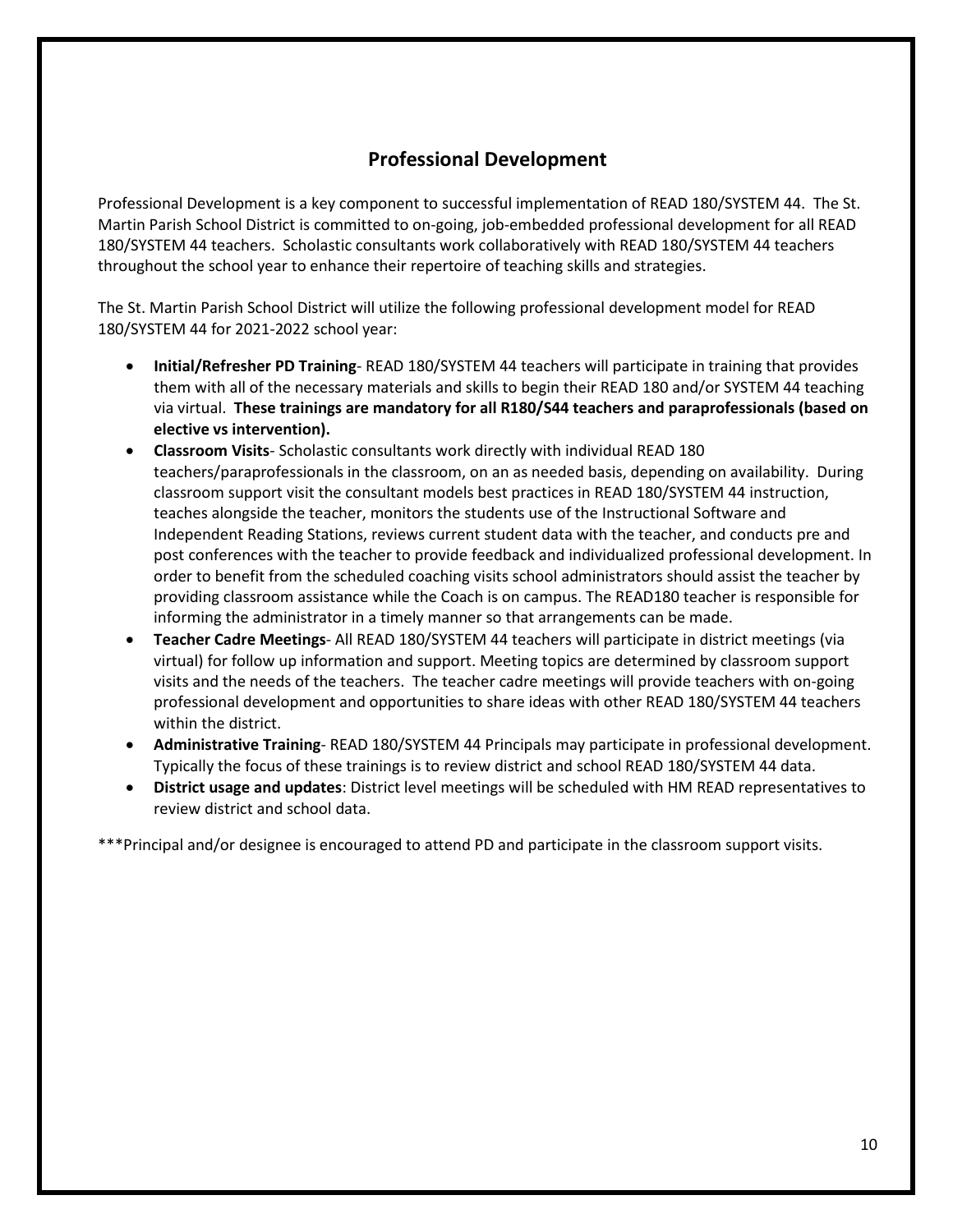### **Useful Scholastic Achievement Manager (SAM) Reports for Teachers and Administrators**

READ 180 is strongly grounded in data-driven instruction. The software-based READ 180 components collect and analyze powerful data that enable teachers to monitor progress and target instruction to meet students' specific needs.

Teachers can access many of the READ 180 assessments through the Scholastic Achievement Manager (SAM). SAM is a computer based management and reporting system that gathers usage and performance data for the READ 180 Topic Software, rSkills Tests, Scholastic Reading Inventory (SRI), and Scholastic Reading Counts Quizzes (SRC!) and presents the data in easy-to-use reports.

| Report                              | When to Run                                                 | What to Look For in                                                                                                                                                                                                                                                                                                                                   | <b>Questions to Ask</b>                                                                                                                                                                                                                                                                                  |
|-------------------------------------|-------------------------------------------------------------|-------------------------------------------------------------------------------------------------------------------------------------------------------------------------------------------------------------------------------------------------------------------------------------------------------------------------------------------------------|----------------------------------------------------------------------------------------------------------------------------------------------------------------------------------------------------------------------------------------------------------------------------------------------------------|
|                                     |                                                             | the Report                                                                                                                                                                                                                                                                                                                                            |                                                                                                                                                                                                                                                                                                          |
| READ 180 Reading<br>Progress Report | Bi-weekly (can be run<br>cumulatively or by set<br>periods) | Sessions (days on the<br>software): consistency of<br>total session across the<br>class<br>Average Session Length:<br>15-18 minutes<br>Sessions Per Segment<br>(reading activities):<br>between 5-10 (more for<br>BR students)<br>Comprehension &<br><b>Vocabulary Scores:</b><br>should be at least 70%                                              | What does the data tell<br>you about how all of your<br>students are performing<br>on the software?<br>Why are certain students<br>outside the range of<br>expected performance?<br>When students' data<br>reflects that they are<br>struggling with the<br>software, what do you do<br>to address that? |
| SRI Growth Report                   | After each SRI<br>administration                            | Students who gained<br>more than 140 points for<br>elementary, 70 points for<br>middle, and 50 for high<br>school (all of which = one<br>year's growth)<br>Students who are<br>showing reading gains<br>Students who are no<br>longer BR students<br>(above 200 Lexiles)<br><b>Students whose SRI</b><br>scores dropped more<br>than 20 Lexile points | What did you do with<br>each student to prepare<br>for the assessment?<br>How many students<br>showed gains? What are<br>you doing to continue<br>moving students' reading<br>levels up?                                                                                                                 |

The following chart represents key reports and timelines for generating.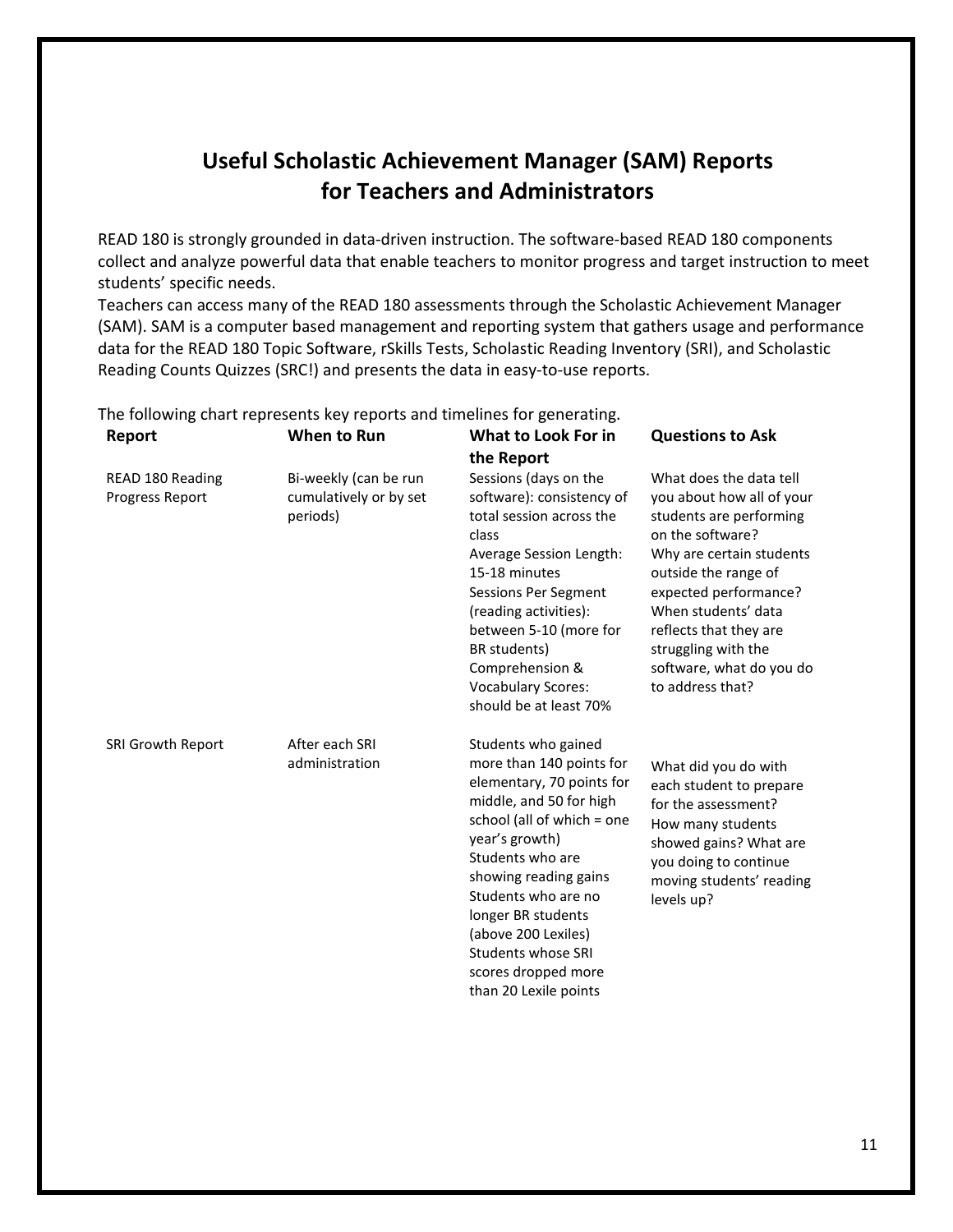| Report                                                   | <b>When to Run</b>               | What to Look For in<br>the Report                                                                                                                                                                                                                                                                                                                                                                                                  | <b>Questions to Ask</b>                                                                                                                                                                                                                                                                                                                                                                              |
|----------------------------------------------------------|----------------------------------|------------------------------------------------------------------------------------------------------------------------------------------------------------------------------------------------------------------------------------------------------------------------------------------------------------------------------------------------------------------------------------------------------------------------------------|------------------------------------------------------------------------------------------------------------------------------------------------------------------------------------------------------------------------------------------------------------------------------------------------------------------------------------------------------------------------------------------------------|
|                                                          |                                  | When you look at students whose scores decreased by<br>more than 20 Lexile points, can you explain what<br>caused the drop in score and what would be your<br>instructional next steps?                                                                                                                                                                                                                                            |                                                                                                                                                                                                                                                                                                                                                                                                      |
| <b>Reading Counts! Books</b><br><b>Read Report</b>       | Monthly                          | Average Lexile of books<br>read should be with<br>approximately 100 points<br>of student's Lexile score<br>Students should be<br>consistently reading<br>books throughout the<br>year                                                                                                                                                                                                                                              | How many students are<br>not reading books at the<br>appropriate level? What<br>are you doing to match<br>books to readers?<br>What reading<br>expectations are you<br>setting for your classes<br>and how many of the<br>students on this report<br>are reaching those<br>expectations?<br>What happens when<br>students do not meet<br>your reading<br>expectations? What<br>happens when they do? |
| <b>READ 180</b><br><b>Comprehension Skills</b><br>Report | Monthly                          | Students who are<br>"flagged" for having less<br>than 70% mastery on a<br>particular reading skill<br>Skills that have a high<br>number of students who<br>are not proficient (less<br>than 70% mastery)<br>Total number of students<br>struggling with a<br>particular reading skill-<br>skills that have been<br>directly taught during<br>Whole Group/Small<br>Group should show fewer<br>students struggling to<br>master them | What are some ways you<br>use this data to maximize<br>your instruction?<br>What are you doing to<br>help re-teach the reading<br>skills where the most<br>students are struggling?<br>How does this report<br>inform how you will plan<br>for differentiated<br>instruction?                                                                                                                        |
| SRI Intervention Grouping<br>Report                      | After each SRI<br>administration | Students moving from<br>one proficiency band to<br>the next on subsequent<br>SRI tests                                                                                                                                                                                                                                                                                                                                             | When is the last time you<br>re-grouped your students<br>and how are they<br>currently grouped?                                                                                                                                                                                                                                                                                                      |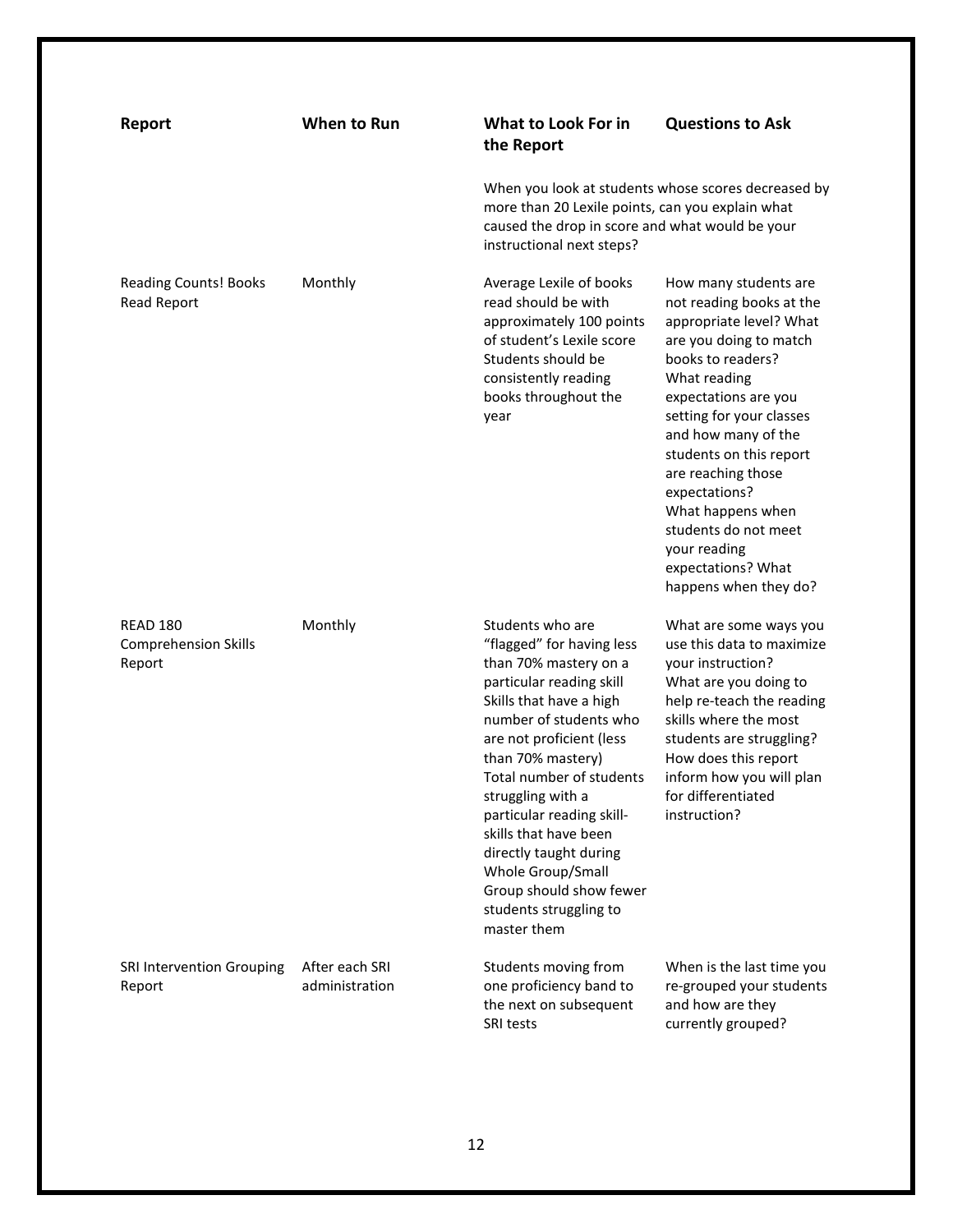#### **Report When to Run What to Look For in**

## **the Report**

**Questions to Ask** 

How did this information factor into how you group your students?

How is your classroom helping these students move up in to higher reading proficiency bands?

rSkills Summary Skills Report

Approximately quarterly or by semester (depending of rBook pacing) Administered after every 2 Workshops in rBook

Average scores at least 70% mastery Reports for both versions of the test (Version A and Version B) should be included

How do you use this data to make instructional decisions? What trends did you notice about your teaching and /or your students; ability to master the skills you taught during Whole Group and Small group? How will that inform your upcoming instruction? How did you determine which students received each version of the test and how do the results from each version impact your instruction?